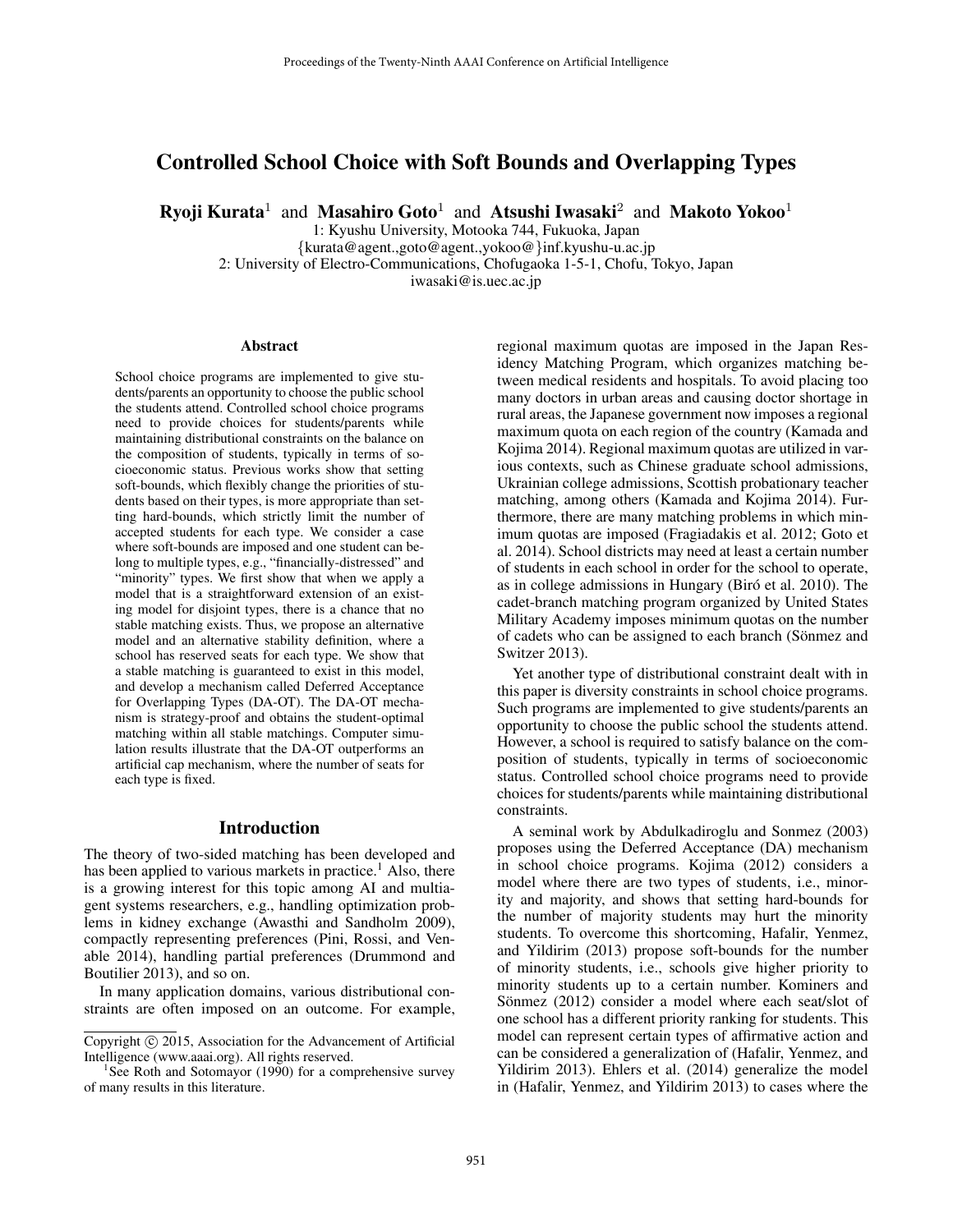number of student types can be more than two.

Our work is based on Ehlers et al. (2014) and examines a more general case where one student can belong to multiple types, e.g., a student belongs to both 'financiallydistressed" and "minority" types. Although we can assume all types are disjoint by enumerating all combinations of types and consider each combination a different type (e.g., financially-distressed minority, financially-distressed majority, financially-sound minority, and financially-sound majority), setting an appropriate quota for each finely divided type would be difficult. Furthermore, when the number of types increases, considering all combinations and setting appropriate goals for each type combination becomes impractical. As far as the authors aware, no previous work has considered a model where a student can belong to multiple types with soft-bounds.

In this paper, we first show a model that is a straightforward extension of the model used in Ehlers et al. (2014). It turns out that we cannot guarantee the existence of a stable matching in this model. Thus, we propose an alternative model and an alternative stability definition, where a school has reserved seats for each type, and stability is defined based on the number of students who are assigned to the reserved seats. We show that a stable matching is guaranteed to exist and develop a mechanism called Deferred Acceptance for Overlapping Types (DA-OT) that obtains a stable matching. The DA-OT mechanism is strategy-proof and obtains the student-optimal matching within all stable matchings. We also show computer simulation results, which illustrate that the DA-OT outperforms an artificial cap mechanism, where the number of reserved seats of each type is fixed.

# Model for controlled school choice program Basic model

We first show a basic model that is a straightforward extension of the one presented in Ehlers et al. (2014). A market is a tuple  $(S, C, T, \tau, X, \succ_S, \succ_C, q_C, p_{C,T})$ , where each component is defined as follows:

- finite number of students  $S = \{s_1, s_2, \ldots, s_n\},\$
- finite number of schools  $C = \{c_1, c_2, \ldots, c_m\},\$
- type space  $T = \{t_1, t_2, ..., t_k\},\$
- type function  $\tau : S \to 2^T$ , where  $\tau(s)$  is the set of types to which student s belongs,
- set of contracts  $X = S \times C$ , where  $(s, c) \in X$  means student  $s$  is matched to school  $c$ ,
- students' preference profile  $\succ_{S} = (\succ_{s_1}, \ldots, \succ_{s_n})$ , where  $\succ$ <sub>s</sub> is the strict preference relation of student  $s \in S$  over contracts related to s, i.e.,  $(s, c) \succ_s (s, c')$  means that student s strictly prefers school  $c$  over school  $c'$ ,
- schools' priority profile  $\succ_C = (\succ_{c_1}, \ldots, \succ_{c_m})$ , where each  $\succ_c$  is the strict priority ranking of school  $c \in C$  over contracts related to c, i.e.,  $(s, c) \succ_c (s', c)$  means that student  $s$  has a higher priority ranking than student  $s'$  to be enrolled at school  $c$ ,
- vector of maximum quotas  $q_C = (q_c)_{c \in C}$ , where  $q_c$  is the maximum quota (capacity) of school  $c \in C$ ,

• vector of soft-bounds  $p_{C,T} = (p_{c_1,T}, \ldots, p_{c_m,T})$ , where each  $p_{c,T} = (p_{c,t_1}, \ldots, p_{c,t_k})$  represents type specific soft-bounds, i.e.,  $p_{c,t}$  is a (non-binding) target quota of students with type  $t$  that school  $c$  is supposed to accept.

We assume  $|\tau(s)| \geq 1$ , i.e., a student can belong to multiple types. This is the only essential difference between our model and the one in Ehlers et al. (2014), which assumes  $|\tau(s)| = 1$ . To be more precise, the model in Ehlers et al. (2014) applies two parameters, i.e., a floor and a ceiling, that specify a non-binding target range. In this paper, to simplify our model and to make theoretical analysis more tractable, we use only one parameter that corresponds to the floor for each school and each type. $<sup>2</sup>$ </sup>

For notational simplicity, we assume each contract  $(s, c) \in X$  is acceptable for both s and c. This assumption is not crucial and the results obtained in this paper still hold when this assumption is relaxed, i.e., when a student (or a school) considers some schools (or students) unacceptable. We also assume  $\sum_{c \in C} q_c \ge n$  holds, i.e., the total capacity of the schools is large enough to accept all the students. We assume  $\sum_{t \in T} p_{c,t} \leq q_c$  holds for all  $c \in C$ , i.e., target quotas can be satisfied without violating the maximum quota.

For  $X' \subseteq X$ , let  $X'_{s}$  denote  $\{(s, c) \in X' \mid c \in C\}$ , and  $X_c'$  denote  $\{(s, c) \in X' \mid s \in S\}$ . Also, let  $X_{c,t}'$  denote  $\{(s, c) \in X' \mid s \in S, t \in \tau(s)\}.$ 

We say X' is feasible if  $|\tilde{X}_s'| = 1$  and  $|X_c'| \leq q_c$  hold for all  $s \in S$  and  $c \in C$ . We call a feasible set of contracts a **matching**. Let X denote a set of matchings.  $X' \in \mathcal{X}$  is **student-optimal** within X if  $X'_s \succ_s X''_s$  or  $X'_s = X''_s$  hold for all  $X'' \in \mathcal{X}$  and  $s \in S$ . A mechanism is a function that takes a profile of students' preferences as input and returns matching  $X'$ . We say a mechanism is strategy-proof if no student ever has any incentive to misreport her preference, regardless what the other students report.

Let us introduce two conditions that compose stability.

**Definition 1 (fairness).** We say student  $s$  has justifiable envy toward  $s' \neq s$  in matching X', where  $(s, c), (s', c') \in$ X', if the following conditions hold:  $(s, c') \rightarrow_s (s, c)$ ,  $(s, c') \succ_{c'} (s', c'),$  and  $\forall t \in \tau(s') \setminus \tau(s), |\dot{X'}_{c', t}| > p_{c', t}$ (or  $\tau(s') \setminus \tau(s) = \emptyset$ ). We say that matching X' is fair if no student has justifiable envy. We say a mechanism is fair if it always gives a fair matching.

Basically, student s can have justifiable envy toward another student  $s'$ , when  $s$  would rather be matched to school  $c'$  than her current school  $c$ , and she has a higher priority ranking at  $c'$  than student  $s'$ . However, if  $s'$  belongs to type  $t$  (and  $s$  does not belong to it), and the number of type  $t$  students accepted to c' is less than or equal to  $p_{c',t}$ , the envy of s toward  $s^{\prime}$  cannot be justified.

**Definition 2 (nonwastefulness).** We say student  $s$  claims an empty seat of c' in matching X', where  $(s, c) \in X'$ , if the following conditions hold:  $(s, c') \succ_s (s, c)$  and  $|X'_{c'}| < q_{c'}$ .

<sup>&</sup>lt;sup>2</sup>In principle, extending our model and mechanism to handle a floor and a ceiling for each type is rather straightforward. Since these quotas are soft-bounds, they can be treated in a similar way. However, this change makes the notations and descriptions extremely verbose. Thus, we decided to apply a simpler model.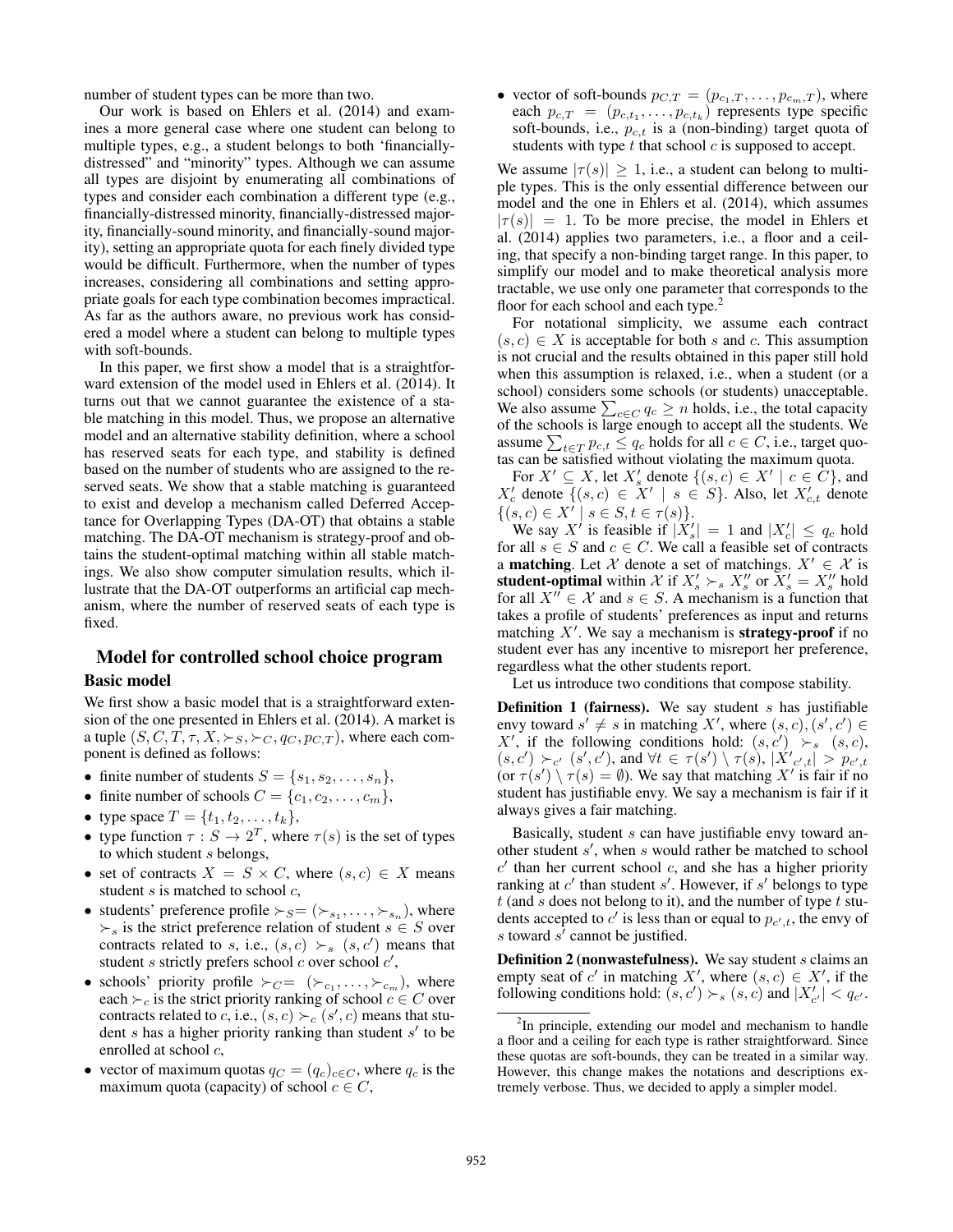Also, we say student  $s$  claims an empty seat of  $c'$  by type in matching  $X'$ , where  $(s, c) \in X'$ , if the following conditions hold:  $(s, c') \succ_s (s, c)$  and  $\exists t \in \tau(s), |X'_{c', t}| < p_{c', t}$ . We say that matching  $X'$  is nonwasteful if no student claims an empty seat or claims an empty seat by type. We say a mechanism is nonwasteful if it always gives a nonwasteful matching.

We say a matching is stable if it is fair and nonwasteful. When  $|\tau(s)| = 1$  for all  $s \in S$ , our definition of stability becomes equivalent to fairness under the soft-bounds and nonwastefulness used in Ehlers et al. (2014).

Next, let us show a case where no stable matching exists.

**Example 1.** Assume  $S = \{s_1, s_2, s_3, s_4\}$ ,  $C = \{c_1, c_2, c_3\}$ ,  $T = \{t_1, t_2, t_3\}, \tau(s_1) = \{t_3\}, \tau(s_2) = \{t_1, t_2\}, \tau(s_3) =$  ${t_1}$ *, and*  $\tau(s_4) = {t_2}$ *. Also assume*  $q_{c_1} = 2$ *,*  $p_{c_1,t_1} = 1$ *,*  $p_{c_1,t_2} = 1$ ,  $p_{c_1,t_3} = 0$ ,  $q_{c_2} = 1$ , and  $q_{c_3} = 1$ . We assume  $p_{c_2,t}$  *and*  $p_{c_3,t}$  *are* 0 *for all t. The priorities of all schools are identical, i.e.,*  $\succ_c$ :  $(s_1, c)$ ,  $(s_2, c)$ ,  $(s_3, c)$ ,  $(s_4, c)$ *. Also,*  $\succ_{s_2}: (s_2, c_2), (s_2, c_1), (s_2, c_3)$ *. The preferences of the other students are identical, i.e.,*  $\succ$ <sub>*s*</sub>:  $(s, c_1)$ ,  $(s, c_2)$ ,  $(s, c_3)$ *.* 

Let us show that there exists no stable matching in this situation. First, let us assume  $s_2$  is assigned to  $c_1$ . If  $s_3$  or  $s_4$ is assigned to  $c_1$ ,  $s_1$  has justifiable envy. If no other student is assigned to  $c_1$ ,  $s_1$  claims an empty seat of  $c_1$ . Thus,  $s_1$ must be assigned to  $c_1$ . Then,  $s_3$  or  $s_4$  must be assigned to  $c_2$ . However,  $s_2$  has justifiable envy toward the student assigned to  $c_2$ . Thus,  $s_2$  cannot be assigned to  $c_1$ .

Next, let us assume  $s_2$  is not assigned to  $c_1$ . Then both  $s_3$  and  $s_4$  are assigned to  $c_1$ . Otherwise, they can claim an empty seat by type. Assume  $s_2$  is assigned to  $c_2$ . Then  $s_1$ must be assigned to  $c_3$ . However, since  $s_1$  has justifiable envy toward  $s_2$ ,  $s_2$  cannot be assigned to  $c_2$ . Thus, let us assume  $s_2$  is assigned to  $c_3$ . However, then  $s_2$  has justifiable envy toward  $s_3$  or  $s_4$ . If  $s_2$  is not assigned to any school, there exists school  $c$  whose maximum quota is not satisfied. Then  $s_2$  claims an empty seat of c. Thus, there exists no matching that is fair and nonwasteful.

#### New model

Let us consider a slightly modified model. The model is quite similar to the previous model. One major difference is that school  $c$  provides distinct **reserved seats** for each type, and each contract explicitly states the fact that a student is assigned to a particular seat of a school. The preferences/priorities of the students/schools, as well as stability requirements, are defined based on these contracts.

To be more precise, we represent a market as a tuple  $(S, C, T, \tau, X, \succ_S, \succ_C, q_C, p_{C,T})$ . The definitions of  $S, C, T, \tau$ , and  $q_C$  are identical to the previous model. School c provides distinct reserved seats for each type. Contract  $x \in X$  is represented as  $(s, c, t)$ , which describes the fact that student  $s$  is assigned to type  $t$  seat of school  $c$ . Thus, X is given as  $\{(s, c, t) \mid s \in S, c \in C, t \in \tau(s)\}.$ 

We assume student  $s$  has a strict preference over contracts related to her. Thus, s has a preference over seats of the same school. This assumption is natural if we assume a school provides a different program for different seats, e.g., a student who is assigned to a "financially-distressed" seat can

obtain a scholarship, and a student who is assigned to an "English as a second language" seat can attend an English language class. Also, this definition allows a case such that  $(s, c, t) \succ_s (s, c', t) \succ_s (s, c, t') \succ_s (s, c', t')$ , i.e., student s prefers type  $t$  seat over type  $t'$  seat, and if the types of seats are the same, she prefers school  $c$  over school  $c'$ . 3

We also assume school  $c$  has a strict priority ranking over contracts related to it. Thus, when both  $s$  and  $s'$  have types t and t', there is a chance that  $(s, c, t) \succ_c (s', c, t)$  and  $(s', c, t') \succ_c (s, c, t')$  hold, i.e., the relative ordering of s and s' can be different for different seats. This assumption is also natural, e.g., for "financially-distressed" seats, s has a higher priority ranking than  $s'$  since  $s$  is more financially distressed, while for "standard" seats, s' has a higher priority ranking than  $s$  since  $s'$  has a better SAT score.

For any subset of contracts  $X' \subseteq X$ , let  $X'_s$  denote  $\{(s, c, t) \in X' \mid c \in C, t \in T\}$ , and  $X_c'$  denote  $\{(s, c, t) \in$  $\hat{X}'$  |  $s \in S, t \in T$ }. Also, let  $X'_{c,t}$  denote  $\{(s, c, t) \in X'$  |  $s \in S$ . Note that  $|X'_{c,t}|$  means the number of type t students accepted to c in the previous model. Here,  $|X'_{c,t}|$  means the number of students accepted to type  $t$  seats of school  $c$ . The actual number of type  $t$  students accepted to  $c$  can exceed  $|X'_{c,t}|$ , since a student who has another type (as well as t) might be assigned to a different seat of school  $c$ .

The definition of feasibility in this model is identical to the original model. We modify the definitions of fairness and nonwastefulness as follows.

**Definition 3 (fairness).** We say student  $s$  has justifiable envy toward  $s' \neq s$  in matching X', where  $(s, c, t), (s', c', t') \in X'$  and  $(s, c', t'') \in X \setminus X'$ , if the following conditions hold:  $(s, c', t'') \succ_s (s, c, t), (s, c', t'') \succ_{c'}$  $(s', c', t')$ , and either (fr-i)  $t' = t''$  or (fr-ii)  $|X'_{c', t'}| > p_{c', t'}$ .

As in the original definition, basically, student  $s$  can have justifiable envy toward another student  $s'$ , when  $s$  prefers  $(s, c', t'')$  over her current contract, and  $(s, c', t'')$  has a higher priority ranking at c' than  $(s', c', t')$ . However, if  $t' \neq t''$  and the number of type  $t'$  contracts accepted to  $c'$ is less than or equal to  $p_{c',t'}$ , this envy cannot be justified.

**Definition 4 (nonwastefulness).** We say student  $s$  claims an empty seat of c' in matching X', where  $(s, c, t) \in X'$  and  $(s, c', t') \in X \setminus X'$ , if  $(s, c', t') \succ_s (s, c, t)$ , and one of the following conditions holds:

(nw-i)  $|X'_{c'}| < q_{c'}$ , or (nw-ii)  $c = c', (s, c, t') \succ_c (s, c, t)$ , and  $|X'_{c,t}| > p_{c,t}$ .

We say student  $s$  claims an empty seat of  $c'$  by type in matching X', where  $(s, c, t) \in X^t$  and  $(s, c', t') \in X \setminus X'$ , if  $(s, c', t') \succ_s (s, c, t)$  and the following condition holds:

(nw-iii)  $|X'_{c',t'}| < p_{c',t'}.$ 

Conditions  $(nw-i)$  and  $(nw-iii)$  are basically identical to the original definition. Condition (nw-ii) can be considered

<sup>&</sup>lt;sup>3</sup>If a student is indifferent between different seats of the same school, we can artificially extend her preference and apply our mechanism. Our mechanism is still strategy-proof and obtains a stable matching. However, we can no longer guarantee studentoptimality. See Abdulkadiroglu, Pathak, and Roth (2009) for discussion on handling indifference in students' preferences.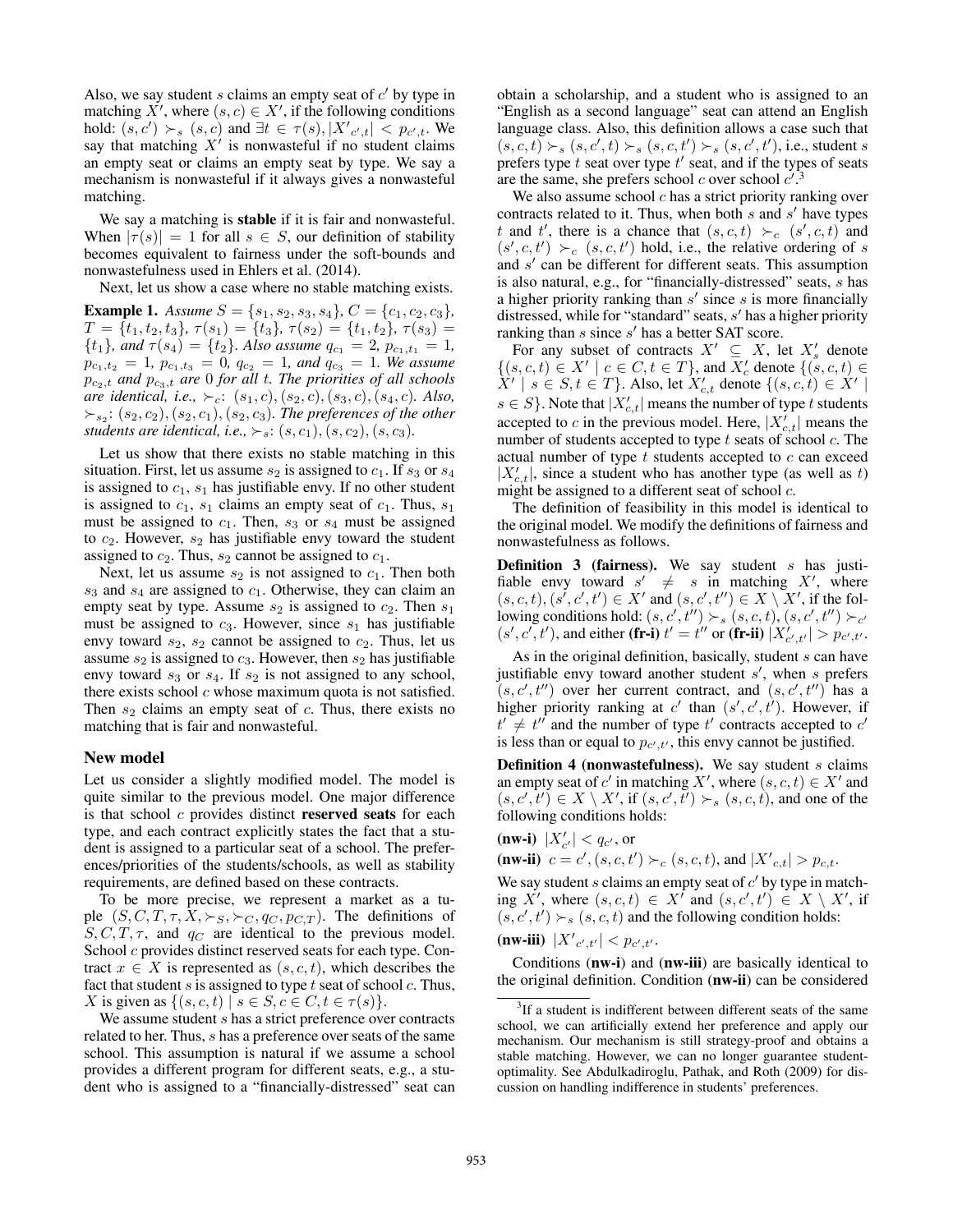as s has justifiable envy toward her own contract  $(s, c, t)$ , which is accepted while she prefers  $(s, c, t')$  and it has a higher priority ranking at c than  $(s, c, t)$ .

One main reason that no stable matching exists in the previous example is that  $s_1$  and  $s_2$  are *complimentary* for  $c_1$ , i.e., if  $c_1$  accepts  $s_2$ , it also needs to accept  $s_1$ , while if  $c_1$  does not accept  $s_2$ , it cannot accept  $s_1$ . By introducing type-specific contracts, such a complementary relation disappears. Accepting contract  $(s_2, c_1, t_1)$  (or  $(s_2, c_1, t_2)$ ) does not give any advantage for  $(s_1, c_1, t_3)$  to be accepted. As shown in the next section, a stable (i.e., fair and nonwasteful) matching always exists.

## Deferred Acceptance mechanism for Overlapping Types

In this section we propose a strategy-proof mechanism called Deferred Acceptance mechanism for Overlapping Types (DA-OT).

The mechanism is built upon choice functions  $Ch_S$ :  $2^X \rightarrow 2^X$  and  $Ch_C: 2^X \rightarrow 2^X$ .  $Ch_S$  is a choice function of students S, which is a union of individual choice functions, i.e.,  $Ch_S(X') := \bigcup_{s \in S} Ch_s(X')$ . In the same way,  $Ch_C$  is a choice function of schools C, which is a union of individual choice functions, i.e.,  $Ch_C(X') :=$  $\bigcup_{c \in C} Ch_c(X')$ . The choice function of student s is simple.  $Ch_s(X')$  returns  $\{(s, c, t)\}\in X'_s$ , where  $(s, c, t)$  is s's most preferred contract in  $X'_s$  (or  $\emptyset$  if  $X'_s$  is  $\emptyset$ ). The choice function of school  $c$  is more complicated and is defined as follows. Here,  $Y_{c,t} := \{(s, c, t) \in Y \mid s \in S\}$  and  $Z_{c,t} := \{(s, c, t) \in Z \mid s \in S\}.$ 

**Definition 5 (Choice function of school c).**  $Ch_c(X')$  is defined as follows:

Step 1  $Y \leftarrow \emptyset$ ,  $Z \leftarrow X_c'$ .

- **Step 2** For each  $t \in T$ , repeat the following procedure: If  $|Y_{c,t}| = p_{c,t}$  or  $|Z_{c,t}| = 0$  then go to the procedure for next t. Otherwise, choose  $(s, c, t) \in Z$  with the highest priority ranking in Z based on  $\succ_c$ . Move  $(s, c, t)$  from Z to  $Y$ .
- **Step 3** Repeat the following procedure: If  $|Y| = q_c$  or  $|Z| = 0$ , return Y. Otherwise, choose  $(s, c, t) \in Z$  with the highest priority ranking in Z based on  $\succ_c$ . Move  $(s, c, t)$  from Z to Y.

The DA-OT is one instance of the generalized Gale-Shapley mechanism presented in Hatfield and Milgrom (2005), which is defined as follows.

## Definition 6 (Deferred Acceptance mechanism for Overlapping Types (DA-OT)).

Step 1  $Re \leftarrow \emptyset$ .

Step 2  $X' \leftarrow Ch_S(X \setminus Re), X'' \leftarrow Ch_C(X').$ 

**Step 3** If  $X' = X''$ , then return X', otherwise,  $Re \leftarrow Re \cup$  $(X' \setminus Ch_C(X'))$ , go to Step 2.

Here  $Re$  represents the rejected contracts. A student cannot choose a contract in Re. First, students propose a set of contracts that are most preferred and not rejected so far X'. Then schools choose  $\overline{X}''$ , which is a subset of X'. If no

contract is rejected, the mechanism terminates. Otherwise, the rejected contracts are added to  $Re$ , and the mechanism repeats the same procedure.

About the complexity of the DA-OT, Re in Definition 6 expands monotonically. Thus, Step 2 is repeated at most  $|X|$ times where  $X$  is the set of all contracts. The time required to calculate  $Ch_S(X')$  or  $Ch_C(X')$  is at most linear in  $|X'|$ . Overall, the time complexity of the DA-OT is  $O(|X|^2)$ .

We show an example to illustrate the execution of the DA-OT.

Example 2. *We consider the situation basically identical to Example 1. We assume the preference of*  $s<sub>2</sub>$  *is given as:* 

> $\succ_{s_2}:$   $(s_2, c_2, t_1), (s_2, c_2, t_2), (s_2, c_1, t_1),$  $(s_2, c_1, t_2), (s_2, c_3, t_1), (s_2, c_3, t_2).$

*Also, the preferences of all schools are identical, and it is defined as*

$$
\succ_c: \quad (s_1, c, t_3), \quad (s_2, c, t_1), \quad (s_2, c, t_2), (s_3, c, t_1), \quad (s_4, c, t_2).
$$

*First, each student chooses her most preferred contract;*  $X' = \{(s_1, c_1, t_3), (s_2, c_2, t_1), (s_3, c_1, t_1), (s_4, c_1, t_2)\}.$  $Ch_{c_1}(X')$  *is*  $\{(s_3, c_1, t_1), (s_4, c_1, t_2)\}$ *.*  $(s_1, c_1, t_3)$ *, which has the highest priority ranking, is rejected since*  $(s_3, c_1, t_1)$ and  $(s_4, c_1, t_2)$  are selected at Step 2 in Definition 5.

*Then* s<sup>1</sup> *chooses her second preferred contract;*  $X' = \{(s_1, c_2, t_3), (s_2, c_2, t_1), (s_3, c_1, t_1), (s_4, c_1, t_2)\}.$  $Ch_{c_2}(X')$  *is*  $\{(s_1, c_2, t_3)\}\$ *, since*  $(s_1, c_2, t_3)$  *has a higher priority ranking than*  $(s_2, c_2, t_1)$ *.* 

*Next*  $s_2$  *chooses her second preferred contract, i.e.,*  $(s_2, c_2, t_2)$ *, but this contract is also rejected. Thus,*  $s_2$ *chooses her third preferred contract, i.e.,*  $(s_2, c_1, t_1)$ ;  $X' = \{(s_1, c_2, t_3), (s_2, c_1, t_1), (s_3, c_1, t_1), (s_4, c_1, t_2)\}.$  $Ch_{c_1}(X')$  is  $\{(s_2, c_1, t_1), (s_4, c_1, t_2)\}$ *, since*  $(s_2, c_2, t_1)$  has *a higher priority ranking than*  $(s_3, c_1, t_1)$ *.* 

*Then* s<sup>3</sup> *chooses her second preferred contract;*  $X' = \{(s_1, c_2, t_3), (s_2, c_1, t_1), (s_3, c_2, t_1), (s_4, c_1, t_2)\}.$  $Ch_{c_2}(X')$  *is*  $\{(s_1, c_2, t_3)\}\text{, since } (s_1, c_2, t_3)$  *has a higher priority ranking than*  $(s_3, c_2, t_1)$ *.* 

*Finally,*  $s_3$  *chooses her third preferred contract;*  $X' =$  $\{(s_1, c_2, t_3), (s_2, c_1, t_1), (s_3, c_3, t_1), (s_4, c_1, t_2)\}.$  Then, no *contract is rejected and the mechanism terminates.*

Note that in the original model,  $s_1$  has justifiable envy toward  $s_4$  because  $c_1$ 's target quotas are satisfied by accepting  $s_2$ . This is not the case in our new model, since  $s_2$  is accepted for a type  $t_1$  seat and  $s_4$  is accepted for a type  $t_2$  seat.

#### Properties of DA-OT

In this section, we first introduce another stability condition called Hatfield-Milgrom (HM)-stability (Hatfield and Milgrom 2005). Next, we show HM-stability is equivalent to our stability (Lemma 1). In Hatfield and Milgrom (2005), it is shown that if  $Ch_C$  satisfies three properties, i.e., the irrelevance of rejected contracts, the law of aggregate demand, and the substitutes condition, then a HM-stable matching always exists. Also, the generalized Gale-Shapley mechanism is strategy-proof and obtains the student-optimal matching in all the HM-stable matchings. We show  $Ch_C$  satisfies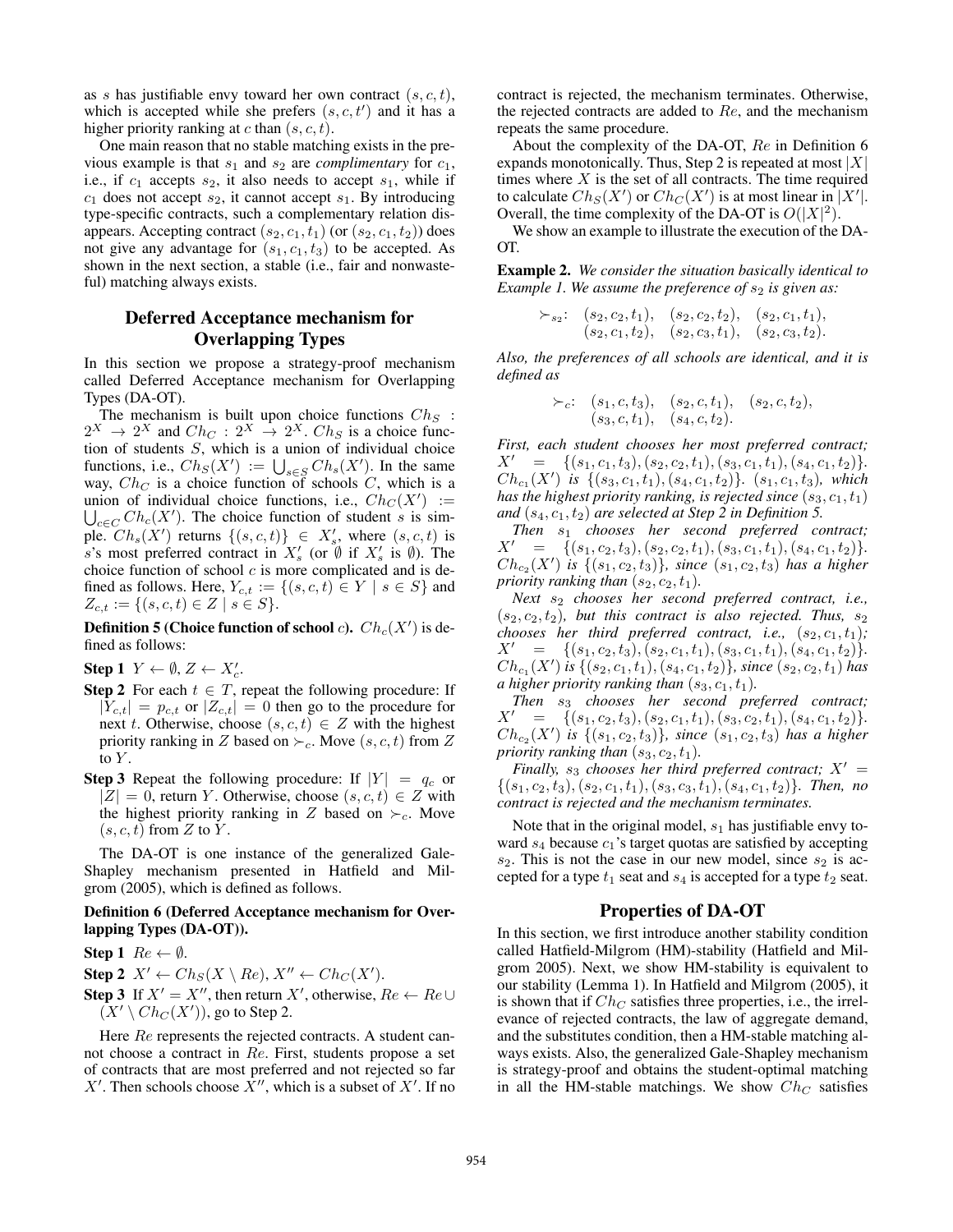these properties (Lemma 2). From these lemmas, we obtain our main theorem.

**Definition 7 (HM-stability).** We say matching  $X'$  is HMstable if there exists no  $x \in X \setminus X'$  such that  $x \in Ch_S(X' \cup$  $\{x\}$  and  $x \in Ch_C(X' \cup \{x\})$ .

Lemma 1. Matching X' is HM-stable iff it is fair and non*wasteful.*

*Proof.* We first show that HM-stability implies fairness and nonwastefulness. Let us assume  $X'$  is not fair, i.e., there exists s, s', where  $(s, c, t), (s', c', t') \in X', (s, c', t'') \in$  $X \setminus X'$ ,  $(s, c', t'') \succ_s (s, c, t)$ , and  $(s, c', t'') \succ_{c'} (s', c', t')$ hold. It is clear that  $(s, c', t'') \in Ch_s(X' \cup \{(s, c', t'')\})$ holds. Let us examine the choice function of school  $c'$ . First, let us assume  $t' = t''$  (Condition (fr-i) in Definition 3) holds. Then,  $(s, c', t')$  is chosen before  $(s', c', t')$ since  $(s, c', t') \succ_{c'} (s', c', t')$  holds. Therefore,  $(s, c', t') \in$  $Ch_{c'}(X' \cup \{(s, c', t')\})$  holds. Thus, X' is not HM-stable. Next, let us assume  $|X'_{c',t'}| > p_{c',t'}$  (Condition (fr-ii) in Definition 3) holds. From the fact that  $(s', c', t') \in$  $Ch_{c'}(X')$ ,  $(s', c', t')$  is accepted at Step 3 in Definition 5, or there exists another contract  $(s'', c', t')$  that is accepted at Step 3 in Definition 5 and  $(s', c', t') \succ_{c'} (s'', c', t')$ . Thus, when calculating  $Ch_{c'}(X'\cup\{(s,c',t'')\})$ , if  $(s,c',t'')$  is not accepted at Step 2, it should be accepted at Step 3, since  $(s, c^{\prime}, t^{\prime\prime})$  is chosen before  $(s^{\prime}, c^{\prime}, t^{\prime})$  or  $(s^{\prime\prime}, c^{\prime}, t^{\prime})$ . Thus,  $(s, c', t'') \in Ch_{c'}(X' \cup \{(s, c', t'')\})$  holds; X' is not HMstable.

Next, let us assume  $s$  claims an empty seat of  $c'$ . Thus,  $(s, c, t) \in X', (s, c', t') \in X \setminus X'$ , and  $(s, c', t') \succ_s (s, c, t)$ hold. It is clear that  $(s, c', t') \in Ch_s(X' \cup \{(s, c', t')\})$ . Also, if  $|X_{c'}| < q_{c'}$ , i.e., Condition (nw-i) in Definition 4, holds, it is clear that  $(s, c', t') \in Ch_{c'}(X' \cup \{(s, c', t')\})$ . Furthermore, if  $c = c'$ ,  $(s, c, t') \succ_c (s, c, t)$ , i.e., Condition (nw-ii) in Definition 4, holds, then either  $(s, c, t)$  is accepted at Step 3 in Definition 5, or there exists another contract  $(s', c, t)$ that is accepted at Step 3 in Definition 5 and  $(s, c, t) \succ_c$  $(s', c, t)$ . Thus, when calculating  $Ch_c(X' \cup \{(s, c, t')\})$ , if  $(s, c, t')$  is not accepted at Step 2, it should be accepted at Step 3 since  $(s, c, t^i)$  is chosen before  $(s, c, t)$  or  $(s', c, t)$ . Thus,  $(s, c, t') \in Ch_c(X' \cup \{(s, c, t')\})$  holds; X' is not HM-stable.

Finally, let us assume  $s$  claims an empty seat of  $c'$  by type. Thus,  $(s, c', t') \in X \setminus X'$  and  $(s, c', t') \succ_s (s, c, t)$  holds. It is clear that  $(s, c', t') \in Ch_s(X' \cup \{(s, c', t')\})$ . Also,  $|X'_{c',t'}| < p_{c',t'}$ , i.e., Condition (nw-iii) in Definition 4, holds. Then,  $(s, c', t') \in Ch_{c'}(X' \cup \{(s, c', t')\})$  holds since  $(s, c', t')$  should be accepted at Step 2; X' is not HM-stable.

Next, let us show that fairness and nonwastefulness imply HM-stability. Assume matching  $X'$  is not HM-stable, i.e., there exists  $(s, c, t) \in X \setminus X'$  such that  $(s, c, t) \in Ch_s(X' \cup$  $\{(s, c, t)\}\)$  and  $(s, c, t) \in Ch_c(X' \cup \{(s, c, t)\})$  hold. Let us assume  $(s, c', t') \in X'$ . It is clear that  $(s, c, t) \succ_s (s, c', t')$ holds since  $(s, c, t) \in Ch_s(X' \cup \{(s, c, t)\}).$ 

Assume  $\hat{C}h_c(X' \cup \{(s, c, t)\}) = Ch_c(X') \cup \{(s, c, t)\},$ i.e., no contract is rejected as the consequence of accepting  $(s, c, t)$ . Then  $|X_c^{\prime}| < q_c$  must hold and X' is wasteful from Condition (nw-i) in Definition 4. Thus, let us assume

 $(s', c, t'') \in Ch_c(X')$  and  $(s', c, t'') \notin Ch_c(X' \cup \{(s, c, t)\})$ hold, i.e.,  $(s', c, t'')$  is rejected as the consequence of accepting  $(s, c, t)$ .

First, let us consider the case where  $|X'_{c,t}| < p_{c,t}$ . Then, s claims an empty seat of  $c$  by type since Condition (nwiii) in Definition 4 holds. Next, let us consider the case where  $s = s'$  (and  $t'' = t'$ ). Then,  $(s, c, t) \succ_c (s, c, t')$ and  $|X'_{c,t'}| > p_{c,t'}$  holds. Thus, s claims an empty seat of  $c$  since Condition (nw-ii) in Definition 4 holds. Finally, let us consider the case where  $s \neq s'$ . Then, either (i)  $t = t''$ and  $(s, c, t) \succ_c (s', c, t)$ , or (ii)  $(s, c, t) \succ_c (s', c, t'')$  and  $|X'_{c,t''}| > p_{c,t''}$  holds. In case (i) s has justifiable envy toward s' since  $(s, c, t) \succ_c (s', c, t)$ , and Condition (fr-i) in Definition 3 holds. In case (ii), s has justifiable envy toward s' since  $(s, c, t) \succ_c (s', c, t)$ , and Condition (fr-ii) in Definition 3 holds.

 $\Box$ 

#### **Lemma 2.**  $Ch_C$  *satisfies the following properties.*

- *Irrelevance of rejected contracts: For any*  $X' \subseteq X$  *and*  $x \in Y$  $X \setminus X'$ ,  $\dot{Ch}_C(X') = Ch_C(X' \cup \{x\})$  *if*  $x \notin Ch_C(X' \cup$  $\{x\}$ ).
- Law of aggregate demand: For any  $X', X'' \subseteq X$  with  $X' \subseteq X''$ ,  $|\tilde{C}h_C(X')| \leq |Ch_C(X'')|$ .
- *Substitutes condition: For any*  $X', X'' \subseteq X$  *with*  $X' \subseteq$  $X'', X' \setminus Ch_C(X') \subseteq X'' \setminus Ch_C(X'').$

*Proof.* It is obvious that the irrelevance of rejected contracts holds from Definition 5. To show the law of aggregate demand and the substitutes condition, it is sufficient to show that each individual choice function  $Ch_c$  satisfies the following conditions:

- (a) For any  $X' \subseteq X$  and  $x \in X \setminus X'$ ,  $|Ch_c(X')| \leq$  $|Ch_c(X^i\cup\{x\})|$ .
- **(b)** For any  $X' \subseteq X$  and  $x \in X \setminus X'$ ,  $X' \setminus Ch_c(X') \subseteq$  $(X' \cup \{x\}) \setminus Ch_c(X' \cup \{x\}).$

From Definition 5, it is clear that if  $|X'_c| \leq q_c$ , then  $Ch_c(X') = X'$  holds. Also, if  $|X'_c| \ge q_c$ , then  $|Ch_c(X')| =$  $q_c$  holds. In words, if the number of contracts related to  $c$  is less than or equal to  $q_c$ , then no contract is rejected. Also, if the number of contracts related to  $c$  is more than or equal to  $q_c$ , then the number of accepted contracts equals  $q_c$ . Thus, it is clear that condition (a) holds.

Assume condition (b) is not satisfied, i.e., there exists  $X' \subseteq X$ ,  $x \in X \setminus X'$ ,  $x' \in X' \setminus Ch_c(X')$ , such that  $x' \in Ch_c(X' \cup \{x\})$ , i.e.,  $x'$  is rejected from c when  $X'$  is present, but it is accepted when  $X' \cup \{x\}$  is present. There can be multiple contracts that satisfy the above conditions. Without loss of generality, we assume  $x'$  has the highest priority ranking among such contracts. It is clear that  $x$  must be a contract related to c and  $x \in Ch_c(X' \cup \{x\})$ . If  $|X'_c| \leq q_c$ , no contract is rejected thus  $|X_c'| > q_c$  holds. Furthermore,  $|Ch_c(X')| = |\tilde{Ch}_c(X' \cup \{x\})| = q_c$  holds. When calculating  $Ch_c(X' \cup \{x\})$ , there are four possibilities: (i) both x and  $x'$  are accepted at Step 2 in Definition 5, (ii) x is accepted at Step 2 while  $x'$  is accepted at Step 3, (iii) x is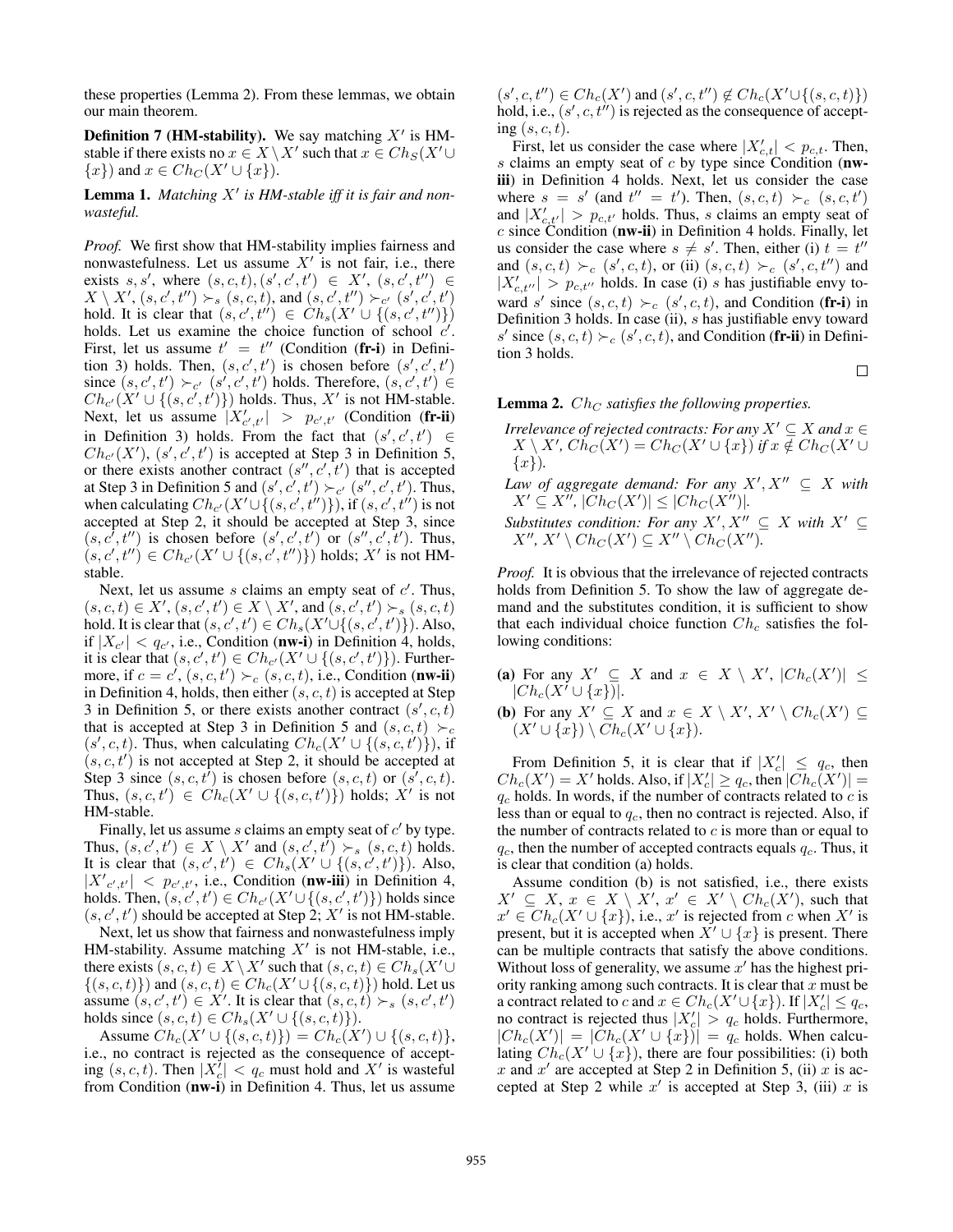

Figure 1: Ratio of claiming students



Figure 2: Ratio of students with envy



Figure 3: CDFs of students' welfare at  $\alpha = 0.5$ 

accepted at Step 3 while  $x'$  is accepted at Step 2, or (iv) both are accepted at Step 3.

In cases (i) or (iii), when  $X' \cup \{x\}$  is present,  $x' =$  $(s, c, t')$  is accepted at Step 2 since  $|Y_{c,t'}| < p_{c,t'}$  holds. Then, when only  $X'$  is present,  $x'$  must be chosen before  $|Y_{c,t'}|$  becomes equal to  $p_{c,t'}$ . Thus, x' must be accepted also in this situation. This is a contradiction. Thus, cases (i) and (iii) are not possible. Also, in cases (ii) or (iv), when  $x'$  is accepted at Step 3 when  $X' \cup \{x\}$  is present,  $|Y| < q_c$  holds. Then, when only X' is present, x' must be chosen before  $|Y|$ becomes equal to  $q_c$ . Thus, x' must be accepted also in this situation. This is a contradiction. Thus, cases (ii) and (iv) are not possible.  $\Box$ 

Theorem 1. *A stable matching always exists, and the DA-OT is strategy-proof and obtains a stable matching, which is student-optimal in all the stable matchings.*

*Proof.* Hatfield and Milgrom (2005) show that when  $Ch_C$ satisfies the three properties, a HM-stable matching always exists and the generalized Gale-Shapley mechanism is strategy-proof and obtains the student-optimal matching in all the HM-stable matchings. HM-stability is equivalent to our stability (Lemma 1). The DA-OT is one instance of the generalized Gale-Shapley mechanism. Also,  $Ch_C$  satisfies these properties (Lemma 2).  $\Box$ 

## Evaluation

This section evaluates our newly developed DA-OT by computer simulation. As far as the authors aware, the DA-OT is the only known strategy-proof mechanism that is guaranteed to obtain a stable matching in our problem setting. More specifically, the DA-OT can flexibly allocate seats across types, i.e., it is nonwasteful. Also, the DA-OT is fair across types, i.e., Condition (fr-i) in Definition 3 covers a case where  $s$  and  $s'$  have different types. If we give up nonwastefulness and fairness across types, we can use the following method. We fix the number of seats for each type. Let  $q_{c,t}$ denote the maximum quota for type  $t$  contracts of school  $c$ . We set  $q_{c,t}$  such that  $p_{c,t} \leq q_{c,t}$  holds for all  $c \in C, t \in T$ , and  $\sum_{t \in T} q_{c,t} = q_c$  holds for all  $c \in C$ . Then, we apply the standard DA mechanism, assuming school  $c$  is divided into multiple sub-schools  $c_{t_1}, c_{t_2}, \ldots$  with maximum quotas  $q_{c,t_1}, q_{c,t_2}, \ldots$ , respectively. We call this mechanism Artificial Cap Deferred Acceptance mechanism (ACDA). The ACDA is wasteful, but no student claims an empty seat by type. Also, it removes justifiable envy among the students with the same type, i.e., if  $\tau(s) = \tau(s')$ , then s and s' do not have justifiable envy among themselves.

We compare the DA-OT and ACDA as follows. We consider a market with  $n = 256$  students,  $m = 8$  schools, and  $k = 4$  types. For each  $c \in C$ , we set  $q_c$  to 48, and for each type  $t \in T$ , we set  $p_{c,t}$  to 4. For each student  $s \in S$ , we set  $|\tau(s)|$ , i.e., the number of s's types, to 2. We generate students' preferences as follows. We create one common  $m \times |T|$  matrix  $V^*$ , where each element  $v_{c,t}^*$  is uniformly drawn from [0, 1] at random. Then, for each student  $s \in S$ , we create private  $m \times |T|$  matrix  $V^s$ , where each element  $v_{c,t}^s$  is uniformly drawn from [0, 1] at random. Then we construct cardinal utilities over all  $m$  schools and  $T$  types for student s as  $\alpha V^* + (1 - \alpha)V^s$ , for some  $\alpha \in [0, 1]$ , i.e., the cardinal utility of contract  $(s, c, t)$  is  $\alpha v_{c,t}^* + (1 - \alpha)v_{c,t}^*$ . We then convert these cardinal utilities into an ordinal preference relation for each student. The higher the value of  $\alpha$  is, the more correlated the students' preferences are. The priority ranking of each school  $c$  is drawn uniformly at random. We create 100 problem instances for each parameter setting.

Figure 1 shows the ratio of students who claim an empty seat. The x-axis denotes the value of  $\alpha$ , and the y-axis denotes the average ratio of students who claim an empty seat. Since the DA-OT is nonwasteful, no student claims an empty seat. We observe that students are more likely to claim an empty seat in the ACDA as  $\alpha$  increases, e.g., more than 80% of the students claim an empty seat when  $\alpha > 0.6$ . This is because as students' preferences become more correlated, the competition among the students becomes more severe.

Figure 2 shows the ratio students with justifiable envy. The x-axis is the same as in Fig. 1. Since the OT-DA is fair, no student has justifiable envy. As in Fig. 1, students are more likely to have justifiable envy in ACDA as  $\alpha$  increases, e.g., more than 70% of the students have justifiable envy when  $\alpha \geq 0.7$ .

Figure 3 illustrates the students' welfare by plotting the cumulative distribution functions (CDFs) of the average number of students matched with their  $i$ -th or higher ranked contract when  $\alpha$  is 0.5. Hence, a steep upper trend line is desirable. The DA-OT performs much better than the ACDA for all  $\alpha$ . In Fig. 3, we can see For example, 80% of the students obtain their first choice, and 96% of students obtain their first or second choice in the DA-OT. While in the ACDA, only 26% of students obtain their most preferred